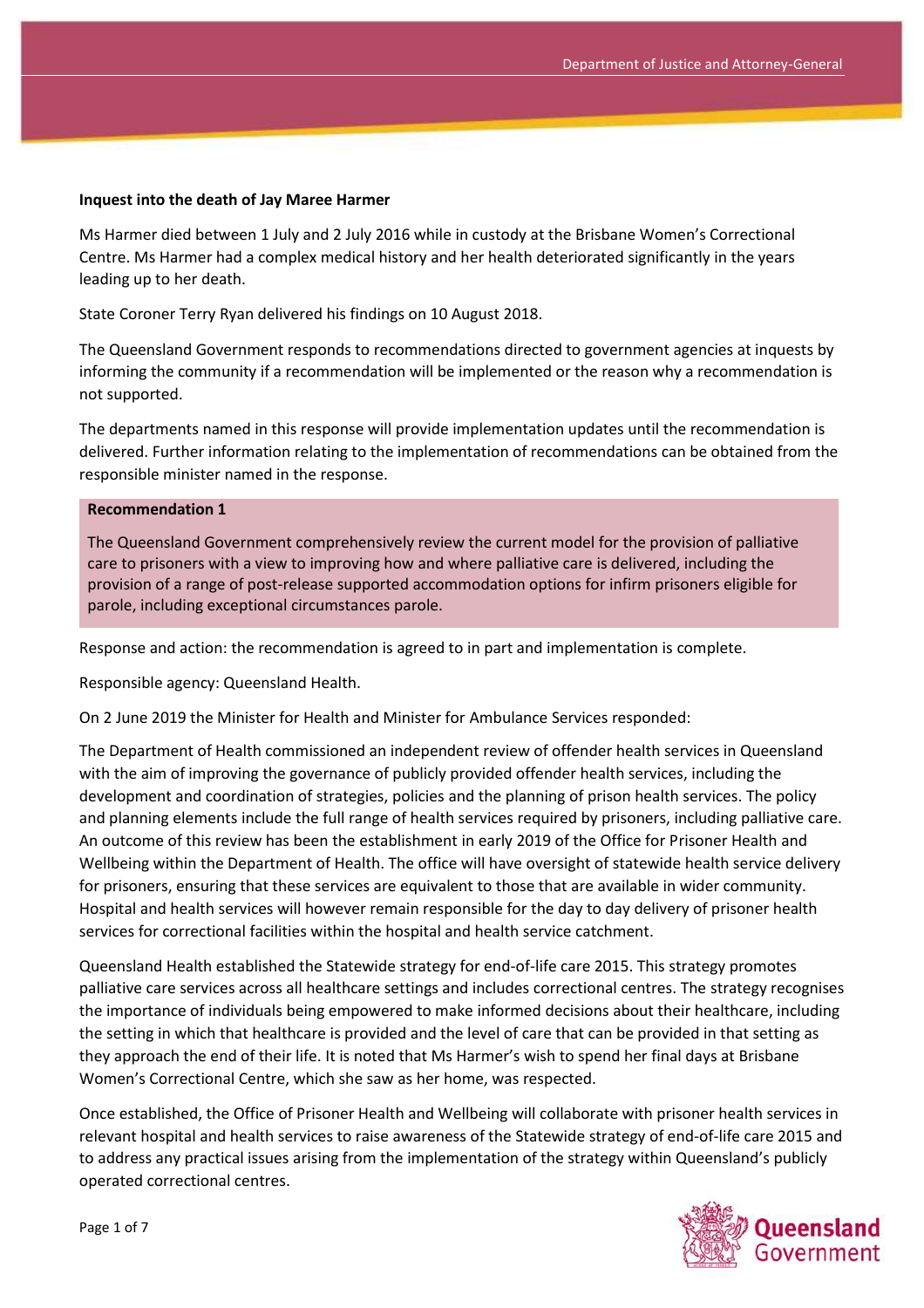The Queensland Government will examine long-term accommodation options for parolees and prisoners including those that require ongoing personal support and health care services. This work aligns with the response to recommendation 34 as detailed in the Queensland Government's Response to the Queensland [Parole System Review recommendations](https://parolereview.premiers.qld.gov.au/)*.*

# **On 11 December 2019 the Minister for Health and Minister for Ambulance Services and the Minister for Police and Minister for Corrective Services responded:**

The Department of Health established the Office for Prisoner Health and Wellbeing to develop and coordinate statewide policies, plans and strategies for prisoner health services. The Department of Health is working with Queensland Corrective Services and other agencies to identify options for parolees and prisoners who require ongoing personal support following release.

The Office for Prisoner Health and Wellbeing will establish a clinical network to ensure that health staff have access to information regarding contemporary clinical practice, including the provision of palliative care. The office will raise awareness of the *Statewide strategy for end-of life care 2015* to the clinical network. This strategy recognises the importance of individuals being empowered to make informed decisions about their healthcare, including the setting in which that healthcare is provided and the level of care that can be provided in that setting as they approach the end of their life.

# **On 30 April 2020 the Deputy Premier and Minister for Health and Minister for Ambulance Services, and the Minister for Police and Minister for Corrective Services responded:**

Queensland Health formed the Prisoner Health and Wellbeing Community of Practice, a network of clinicians working in correctional centres. Options for the provision of personal care, including for people in prison who are ageing and/or approaching the end of their life have been explored jointly by staff in the Office for Prisoner Health and Wellbeing and Queensland Corrective Services.

The Office for Prisoner Health and Wellbeing will distribute the **Statewide strategy for end-of-life care 2015** and host a discussion regarding this strategy with the network of clinicians.

# **On 24 September 2020 the Deputy Premier and Minister for Health and Minister for Ambulance Services, and the Minister for Police and Minister for Corrective Services responded:**

The Prisoner Health Wellbeing Leadership Group, chaired by the Deputy Director-General, Clinical Excellence Queensland and attended by senior executives from Queensland Health and Queensland Corrective Services, meets quarterly and considers strategic issues, including issues related to personal care for prisoners.

Information on the statewide strategy for end of life care has also been distributed through the Prisoner Health and Wellbeing Community of Practice.

Queensland Health is providing in-kind support to a University of Technology Sydney (UTS) national research project - Strengthening access to best evidence based care for people with palliative care needs in Australian prisons. The three-year research project will provide valuable information in this area and inform Queensland Health's approach to prisoner health and wellbeing.

Work is continuing to be undertaken between Queensland Health and Parole Board Queensland to establish clearer processes and resolve issues related to appropriate sharing of health information to facilitate exceptional circumstances and other parole applications.

Queensland Health continues to explore options, in partnership with Queensland Corrective Services, for the provision of personal care, including for people in prison who are ageing and/or approaching the end of their life.

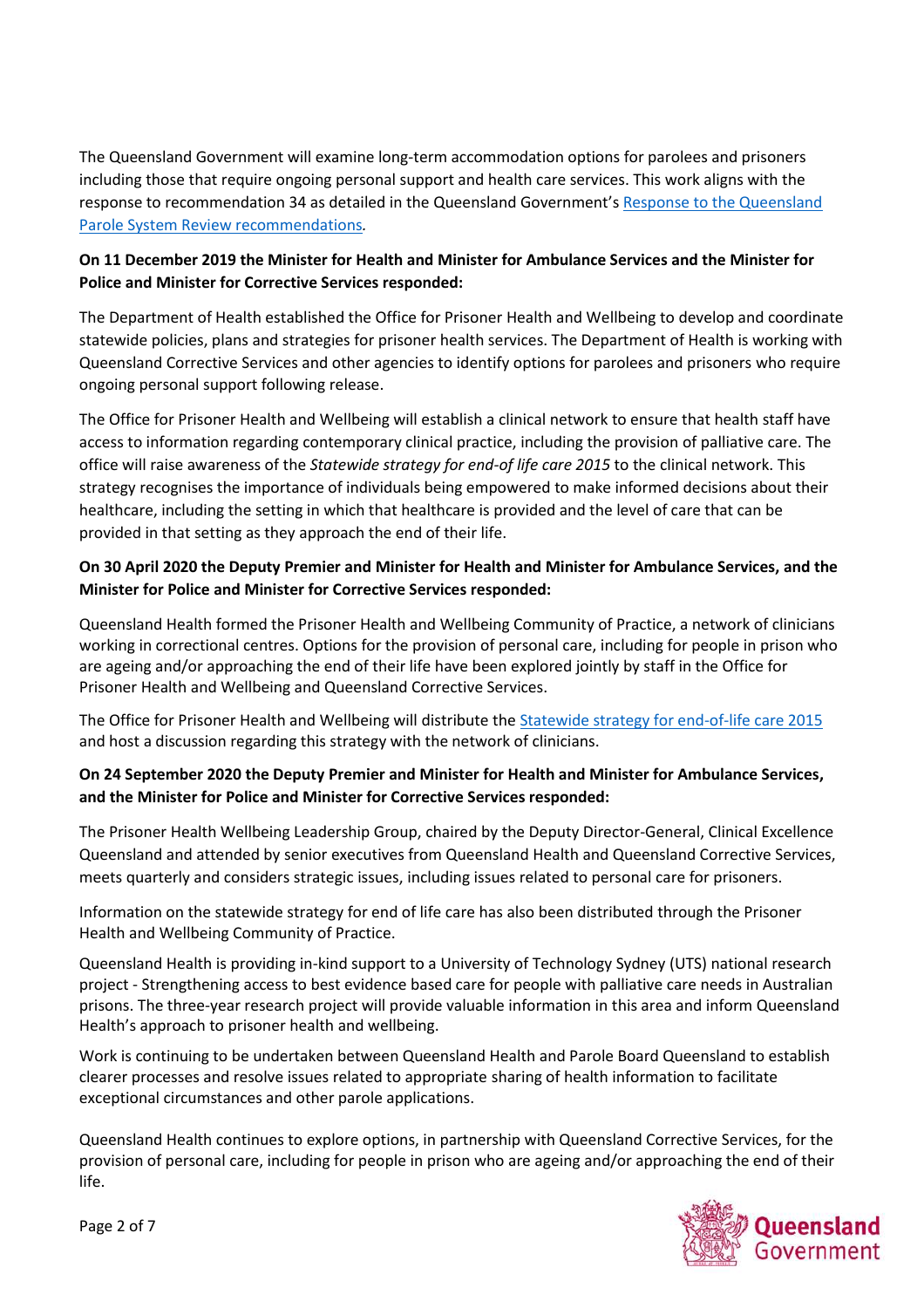### **On 8 July 2021 the Minister for Health and Ambulance Services, and the Minister for Police and Corrective Services and Minister for Fire and Emergency Services responded:**

All proposed actions in response to this recommendation have been implemented.

In responding to this recommendation Queensland Health has:

- established an Office for Prisoner Health and Wellbeing to provide statewide leadership regarding the health and wellbeing of prisoners with the support of Queensland Corrective Services
- established a clinical network to improve the delivery of health services for people in prison
- reinforced the Queensland Health End of Life Care Strategy 2015 and its application to all people in Queensland, including people in prison
- established a memorandum of understanding with Queensland Corrective Services to clarify each agency's roles and responsibilities regarding the provision of health care for prisoners
- established a memorandum of understanding with the Parole Board Queensland to support the sharing of confidential information to assist the Parole Board Queensland to make parole decisions including those that are approaching the end of life
- worked in partnership with Queensland Corrective Services to develop the Reducing barriers to health and wellbeing: The Queensland Prisoner Health and Wellbeing Strategy 2020-2025, released in September 2020. This strategy commits Queensland Health and Queensland Corrective Services to work in partnership to provide timely resolution to complex cross agency issues, such as personal care for prisoners with high care needs.

Queensland Corrective Services continues to work with Queensland Health to deliver health services to prisoners with high care needs, including prisoners requiring palliative care.

#### **Recommendation 2**

Queensland Corrective Services develop a formal policy in relation to the selection, training and management of prisoner carers, including a requirement that prisoner carers be trained in the provision of basic first aid.

Response and action: the recommendation is agreed in part and implementation is complete.

Responsible agency: Queensland Corrective Services.

On 7 May 2019 the Minister for Police and Minister for Corrective Services responded:

Queensland Corrective Services and relevant stakeholders gathered information from correctional centres across the state regarding the current prisoner carer practices, risks, issues, and possible mitigations in relation to this matter.

Queensland Corrective Services intends to undertake consultation with relevant stakeholders and correctional centres with a view to assessing the issues, implications, obstacles and the options to address the care of prisoners and explore options for a protective prisoner care model. Queensland Corrective Services will identify how sustainable, safe and protective such a model would be.

### **On 12 December 2019 the Minister for Police and Minister for Corrective Services responded:**

Following review and consultation with stakeholders, Queensland Corrective Services developed a prisoner carer model which involves prisoners providing basic assistance to other prisoners.

The provision of health care to prisoners remains the responsibility of Queensland Health. In cases where prisoners have been clinically assessed as requiring more significant care (e.g. personal care), limitations and

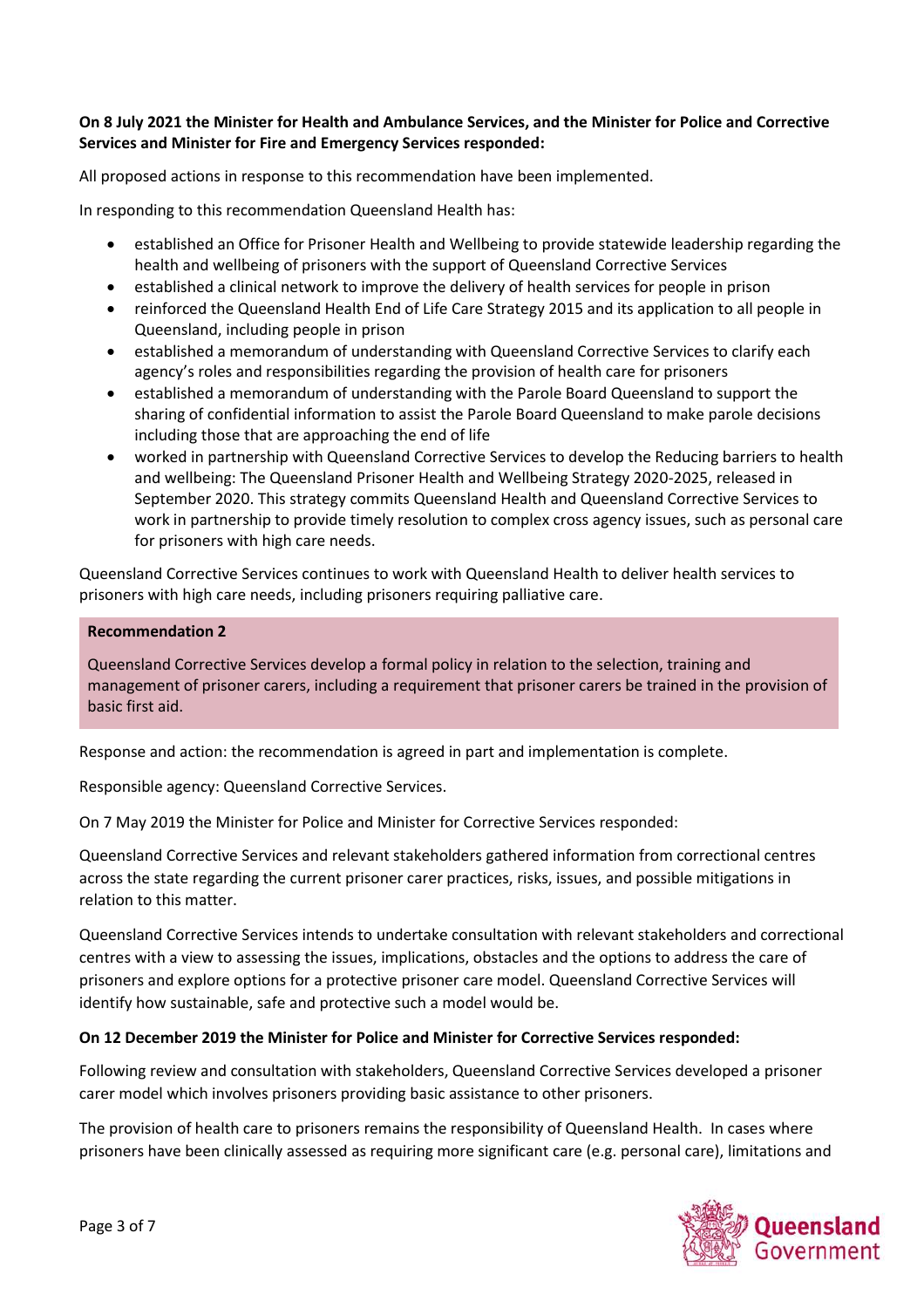gaps impacting upon this level of clinical care need yet to be resolved. As such, consultation between Queensland Corrective Services and Queensland Health continues to occur.

It has been determined that prisoners should not be involved in assisting other prisoners with personal care, (e.g. undressing, showering etc.). Prisoners when assisting another prisoner who needs care will be limited to three basic areas of responsibility for which no first-aid or other training will be necessary. These are:

- cleaning the ill/infirmed prisoner's cell
- getting that prisoner's meal and other basic needs (reading material etc.)
- transporting the prisoner by wheelchair to the health centre or other location within the centre as needed.

The policy for this 'prisoner carer' model including the aspects of selection and management has yet to be finalised to ensure consistent practice is achieved and maintained.

# **On 30 April 2020 the Minister for Police and Minister for Corrective Services responded:**

Having considered the potential risk to prisoners as well as human rights factors, Queensland Corrective Services issued as policy at the deputy commissioner's instruction, published on 6 December 2019, outlining the necessary requirements as indicated.

### **Recommendation 3**

The Queensland Government ensure Parole Board Queensland has access to any medical, psychiatric and psychological reports that are tendered during sentencing proceedings. This may be facilitated by requiring that such reports are the subject of a court order that a copy of relevant reports be provided to Queensland Corrective Services, as well as enhanced information sharing between Queensland Corrective Services and Queensland Health at the time the parole application is being prepared.

Response and action: the recommendation is implemented.

Responsible agency: Queensland Corrective Services (lead) supported by Queensland Health and Parole Board Queensland.

On 7 May 2019 the Minister for Police and Minister for Corrective Services and the Minister for Health and Minister for Ambulance Services responded:

Queensland Corrective Services is considering if amendments are required to legislation outside the service's administrative responsibility to support the implementation of this recommendation. In addition, Parole Board Queensland and Queensland Health are currently considering a memorandum of understanding to support implementation of this recommendation.

Queensland Corrective Services and Parole Board Queensland will continue to liaise with relevant stakeholders to consider options for the effective implementation of this recommendation.

# **On 11 December 2019 the Minister for Health and Minister for Ambulance Services and the Minister for Police and Minister for Corrective Services responded:**

A dedicated health officer position will be established by Queensland Health to ensure the Parole Board Queensland is provided with all relevant health information that is required for the Parole Board Queensland to fulfil its responsibilities when considering parole applications.

**On 30 April 2020 the Deputy Premier and Minister for Health and Minister for Ambulance Services, and the Minister for Police and Minister for Corrective Services responded:**

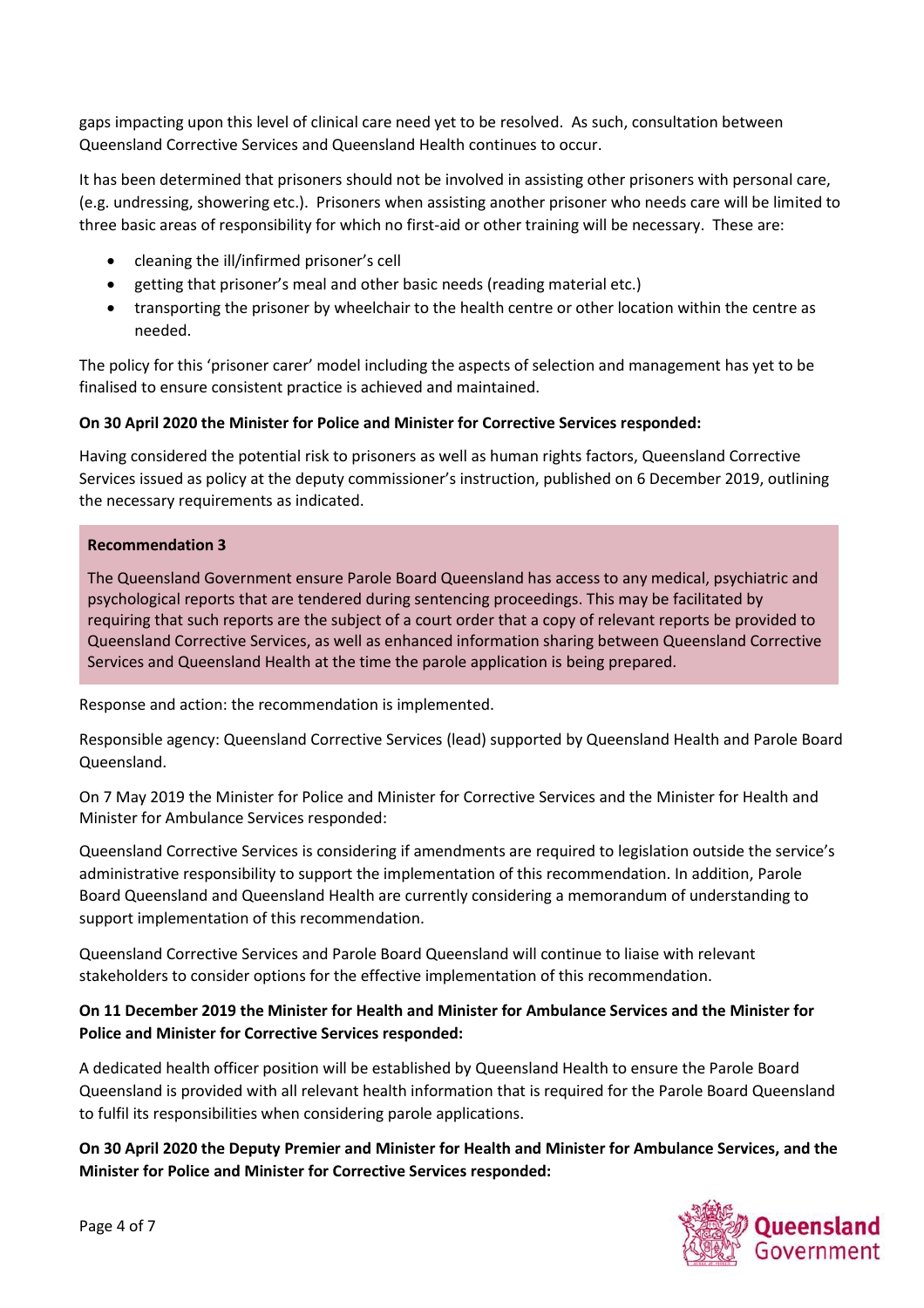On 27 November 2019, the Queensland Government introduced the Criminal Code (Child Sexual Offences Reform) and Other Legislation Amendment Bill 2019. The Bill proposes to amend the *Penalties and Sentences Act 1992* to insert a new s195E which provides that a court may order a copy of a medical or other report tendered during the sentencing proceeding be given to the corrective services department.

A memorandum of understanding to facilitate information sharing by Queensland Health to the Parole Board Queensland is being developed.

A dedicated health officer, funded by Queensland Health, commenced in March 2020 to facilitate information sharing with the Parole Board Queensland in relation to relevant health information (general and mental health) for the Board's consideration of parole applications. The health officer will initially facilitate information sharing with patient consent, pending finalisation of an information sharing memorandum of understanding and practice guideline.

# **On 24 September 2020 the Deputy Premier and Minister for Health and Minister for Ambulance Services, and the Minister for Police and Minister for Corrective Services responded:**

The president of the Parole Board Queensland and the chief executive of Queensland Health signed an agreement which will inform and assist with facilitating confidential information disclosure between Queensland Health and the Parole Board Queensland.

This agreement took effect on 11 September 2020 when it was prescribed under section 151(1)(a)(i) of the *Hospital and Health Boards Act 2011.* The agreement provides the Parole Board Queensland with timely access to relevant medical information in the absence of a prisoner's consent and compliments consent-based information sharing arrangements already in place between the Parole Board Queensland and the Prison Mental Health Service. Operating guidelines are being developed to support officers of Queensland Health and the Parole Board Queensland in applying the agreement and are expected to be finalised by the end of 2020.

The Parole Board Queensland engaged with the legal profession to encourage lawyers to ask sentencing courts to make orders to provide medical, psychiatric and psychological reports to Queensland Corrective Services. If an order has not been made for a report to be given to Queensland Corrective Services, the Parole Board Queensland will request a copy of the report from the Office of the Director of Public Prosecutions and/or from the prisoner's solicitors.

Prior to the impact of COVID-19 most of the information sought by the Parole Board Queensland through the dedicated health officer position was mental health information. Due to COVID-19 requests for physical health related reports have increased in connection with applications for exceptional circumstances parole.

The dedicated health officer position has been funded by Queensland Health to facilitate information sharing with the Parole Board Queensland in relation to relevant health information (i.e. general and mental health) that is required for the Board to fulfil its responsibilities when considering parole applications.

The Parole Board Queensland will contribute to the development of any protocol between the courts and Queensland Corrective Services related to the release of medical and other reports to Queensland Corrective Services.

# **On 8 July 2021 the Minister for Health and Ambulance Services, and the Minister for Police and Corrective Services and Minister for Fire and Emergency Services responded:**

The Parole Board Queensland has access to medical, psychiatric and psychological reports tendered during sentencing proceedings which a court has ordered to be provided to Queensland Corrective Services. When orders to provide this material to Queensland Corrective Services have not been made the Parole Board

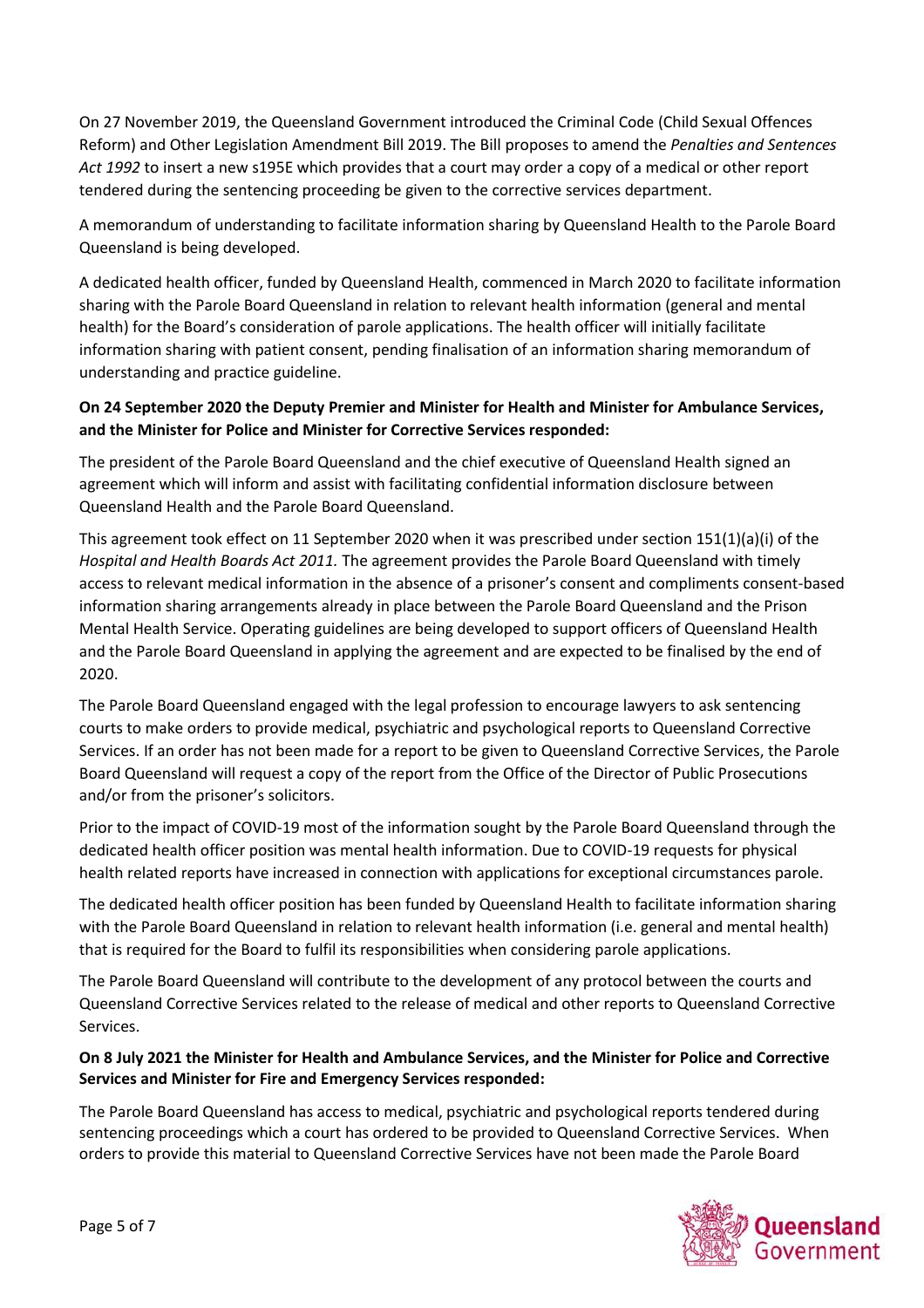Queensland requests it from the courts, the Office of the Director of Public Prosecutions and/or the prisoner's solicitor.

An agreement between Queensland Health and the Parole Board Queensland about confidential information disclosure has been prescribed under the *Hospital and Health Boards Act 2011.* This agreement gives the Parole Board Queensland timely access to prisoner health information when a prisoner has not or cannot consent to the disclosure of this information.

### **Recommendation 4**

Queensland Corrective Services and Parole Board Queensland prepare guidelines to assist doctors to address relevant considerations when preparing reports in relation to exceptional circumstances parole applications. The guidelines should also clarify the level of expertise required of the authors of such reports. Consideration should also be given to obtaining advice from the Clinical Forensic Medicine Unit in these matters.

Response and action: the recommendation is implemented.

Responsible agency: Queensland Corrective Services (lead) supported by Queensland Health and Parole Board Queensland.

On 7 May 2019 the Minister for Police and Minister for Corrective Services and the Minister for Health and Minister for Ambulance Services responded:

Parole Board Queensland is progressing guidelines in response to this recommendation in consultation with Queensland Health and Queensland Corrective Services.

# **On 11 December 2019 the Minister for Health and Minister for Ambulance Services and the Minister for Police and Minister for Corrective Services responded:**

Parole Board Queensland developed guidelines in response to this recommendation and is now seeking input from Queensland Health.

### **On 30 April 2020 the Deputy Premier and Minister for Health and Minister for Ambulance Services, and the Minister for Police and Minister for Corrective Services responded:**

The guidelines are being refined by the Parole Board Queensland and Queensland Health and are expected to be finalised by the end of 2020.

A dedicated health officer, funded by Queensland Health, commenced in March 2020 to facilitate information sharing with the Parole Board Queensland in relation to relevant health information (general and mental health) for the Board's consideration of parole applications. The health officer will initially facilitate information sharing with patient consent, pending finalisation of an information sharing memorandum of understanding and practice guideline.

# **On 24 September 2020 the Deputy Premier and Minister for Health and Minister for Ambulance Services, and the Minister for Police and Minister for Corrective Services responded:**

The Parole Board Queensland, in consultation with Queensland Health, developed forms and fact sheets to assist health practitioners who are asked to provide medical information in support of applications for exceptional circumstances parole. The Parole Board Queensland promoted the forms and factsheets with the help of Queensland Health and will be looking at further ways to bring this information to the attention of professional associations and key service providers.

The Parole Board Queensland's decision making guidelines were reviewed after the coroner's decision.